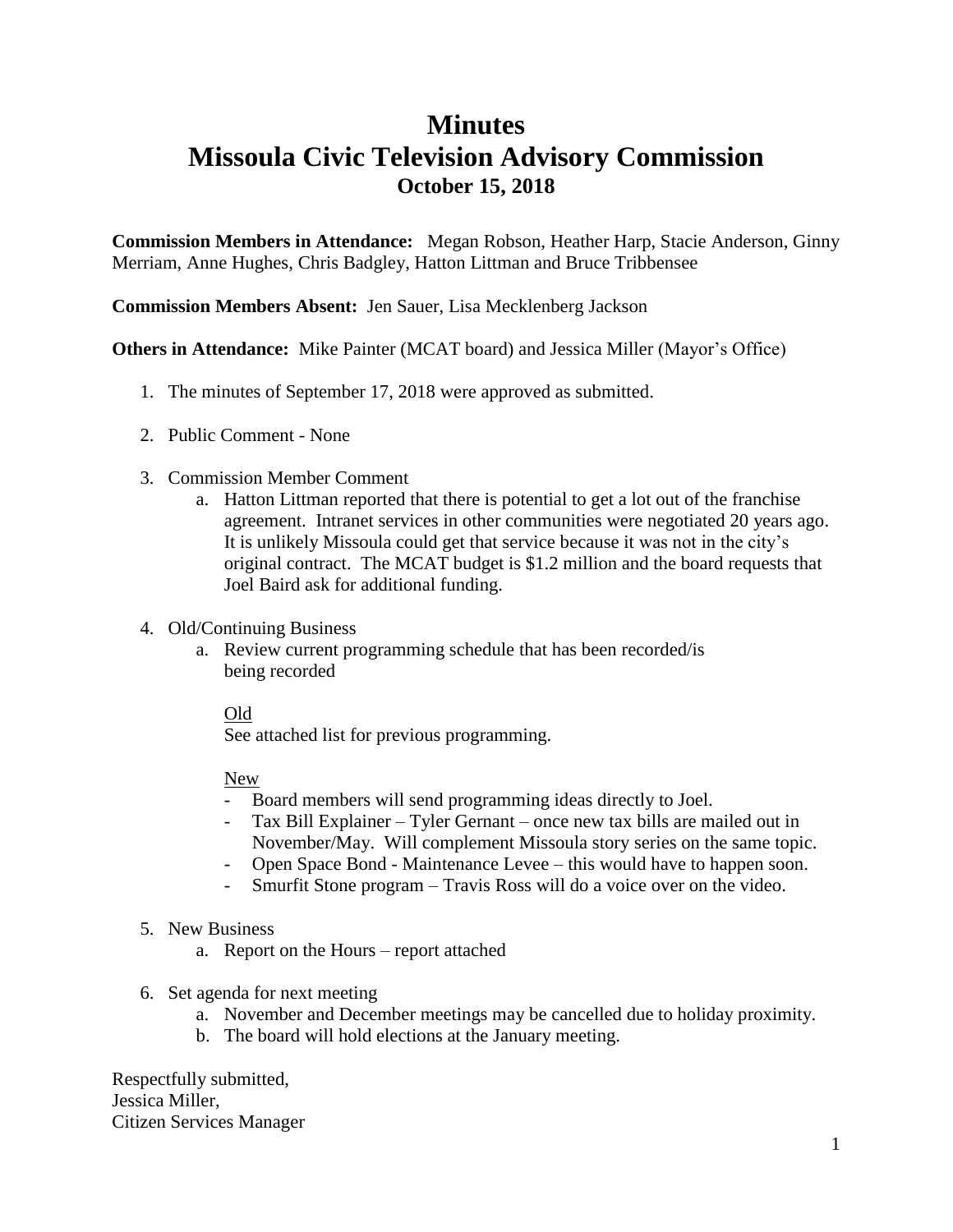

# Follow Up From September 18, 2018 MCTAC Meeting for October 15, 2018 MCTAC

Profile of downtown with Randy Krastel Downtown Police Officer talked to Randy and a show is in the works for late October

Tour of Smurfit Stone MCAT's Ron Scholl has been working with the Citizen's Advisory group, we both went on the tour for three hours. I had "B" camera. We inspected over 35 sites. Next we need to do an edit with voice-over

#### **New**

- Tax Bill Explainer Tyler Gernant once new tax bills are mailed out in November/May
- High School Sports MCAT has been vetted and MCPS wants to allow MCAT to broadcast sporting events live
- **Max Baucus Institute**
- Opioid Epidemic Open Aid Alliance yes will appear on Missoula Live October 22nd
- Attorney General had a great presentation at City Club yes recorded City Club
- Narconon in Police Cars ? I don't remember a discussion of this...
- Cold Weather Resources for Low Income Folks weatherization loan program contact the Human Resource Council yes will appear on Missoula Live October 22nd
- ADU's and Process no progress
- Surcharges in Municipal Court no progress
- Open Space Bond Maintenance Levee no progress
- Trails Show recorded some beautiful trails footage, needs editing
- Election Day and Navigation at the Courthouse yes Dayna Causby appeared on Missoula Live and will do an on-site program October 18, 2018

#### University of Montana Media Assistance Grants

- Music Department- Pianissimo! and 2018 All State Music Festival
- Alumni Office-2018 Distinguished Faculty Alumni Awards Ceremony
- Alumni Office-2018 Homecoming Parade (3,400 views on Facebook)
- Max Baucus Institute-Evening with Larry Summers and Max Baucus
- $\bullet$ Max Baucus Institute - Journalism in the Age of Trump with Maureen Dowd (see reverse)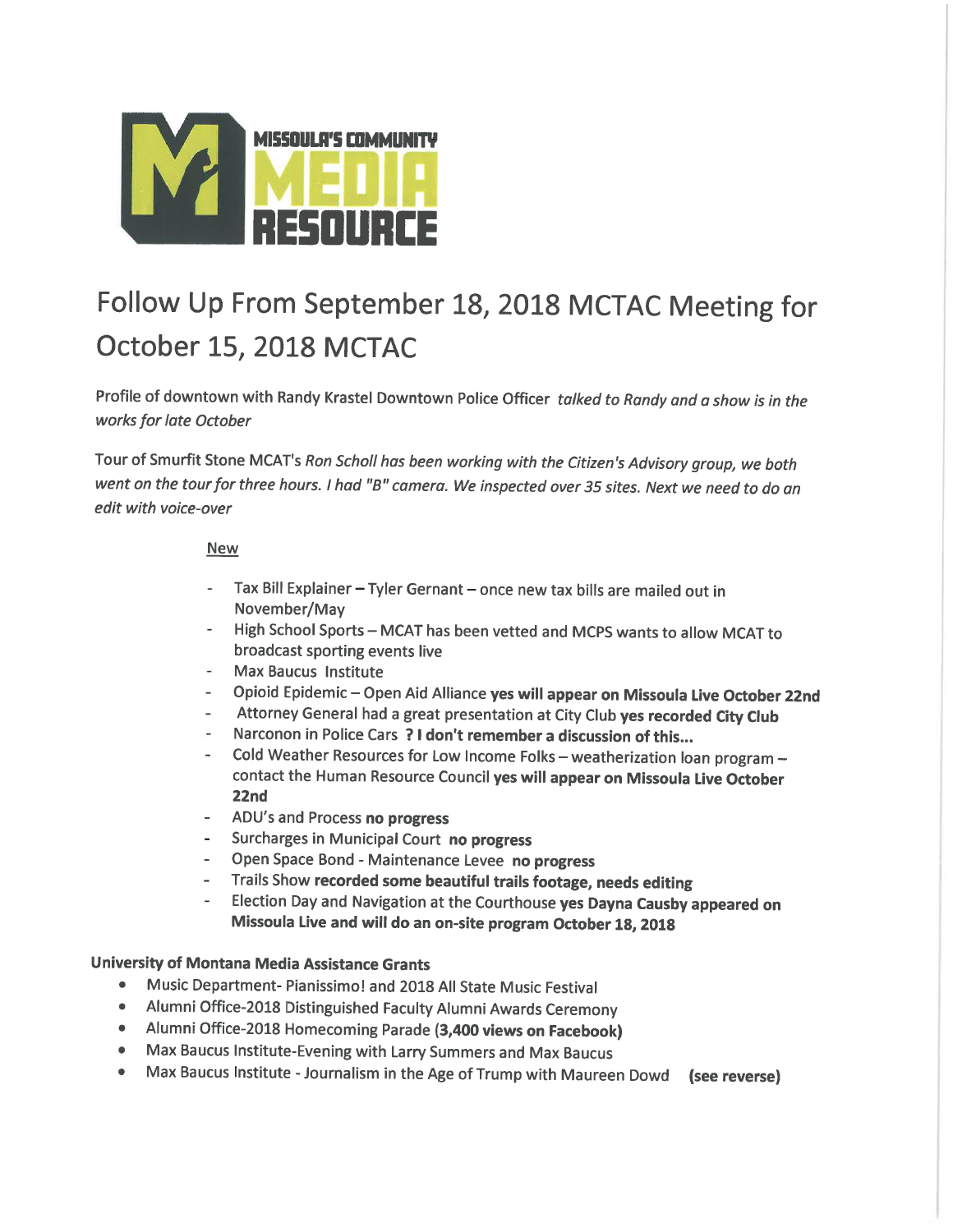- School of Law -Jestrab Lecture on Water presented by John Leshy
- School of Law Constitution Day Lecture
- School of Law- Browning Law Symposium
- Mansfield Center-Managing Natural Resources in a Global World

#### **Missoula County Public Schools Sports**

#### **Football**

- Big Sky v Bozeman 10-12-18
- Sentinel v Billings West 10-12-18
- Sentinel v Hellgate 10-05-18

#### **Volleyball**

- Sentinel v Hellgate 10-11-18
- Hellgate v Big Sky 10-09-18